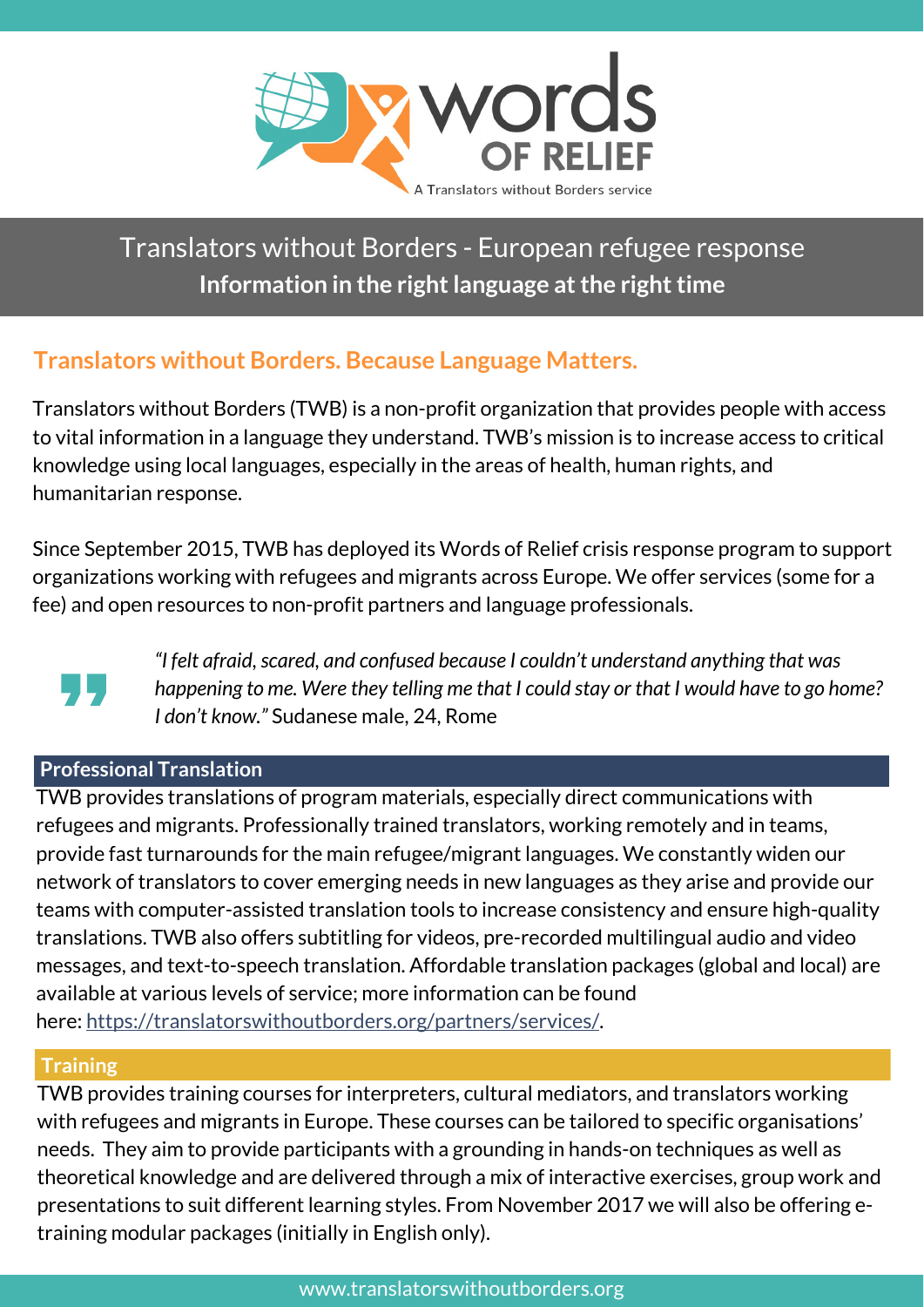## **Comprehension and Language Research**

TWB has developed a methodology to assess the level of comprehension of information provided to refugee and migrant populations. These surveys evaluate and measure comprehension against considerations such as origin, age, gender, literacy levels and disabilities. They can be applied to a variety of documents, from written texts to audio, video or graphic medias, and provide recommendations on both content and format in order to improve information provision.

## **Communication and Content Review**

TWB helps partner humanitarian organizations understand the communication needs of their target audiences and tailor their communication to their languages, literacy and education levels, and situation. This includes recommendations on adapting content through simplification, contextualization, and audio, and on dissemination channels.

# **Language Testing**

TWB offers oral language testing for partners recruiting multilingual staff. Testing is currently available on request depending on language speaker availability.

### **Terminology Support**

TWB develops multilingual glossaries for specific sectors, contexts, and organizations to increase the consistency of translation and interpreting. They are available as free mobile apps that can be used online and offline. The apps are dynamic and versatile tools that can quickly adapt to users' suggestions and emerging needs. Two apps are currently available: one tailored to the European refugee response in Arabic, Farsi/Dari, Kurmanji, and Sorani; the other, focused on protection, in Hausa and Kanuri. All TWB apps are available here: [http://app.translatorswb.org/.](http://app.translatorswb.org/)

### **Resources for interpreters**

TWB provides support for interpreters and cultural mediators through free and open resources for interpreting, available on our website. Interpreters and cultural mediators in Greece are able to post their profiles free of charge on an interpreter platform, in order to connect with potential employers and colleagues: [https://twb.interpreterconnect.org/.](https://twb.interpreterconnect.org/)

#### **Language Information and Language Mapping**

TWB provides information on languages to help organizations better understand key characteristics of languages they are unfamiliar with and thereby improve the way they communicate with their audiences. We develop fact sheets for key languages spoken by refugees and migrant populations; fact sheets for Arabic, Farsi/Dari and Kurdish are available here: [https://translatorswithoutborders.org/news-stories/resources.](https://translatorswithoutborders.org/news-stories/resources) TWB also works with partners to map the languages used by vulnerable groups in specific locations where needed.